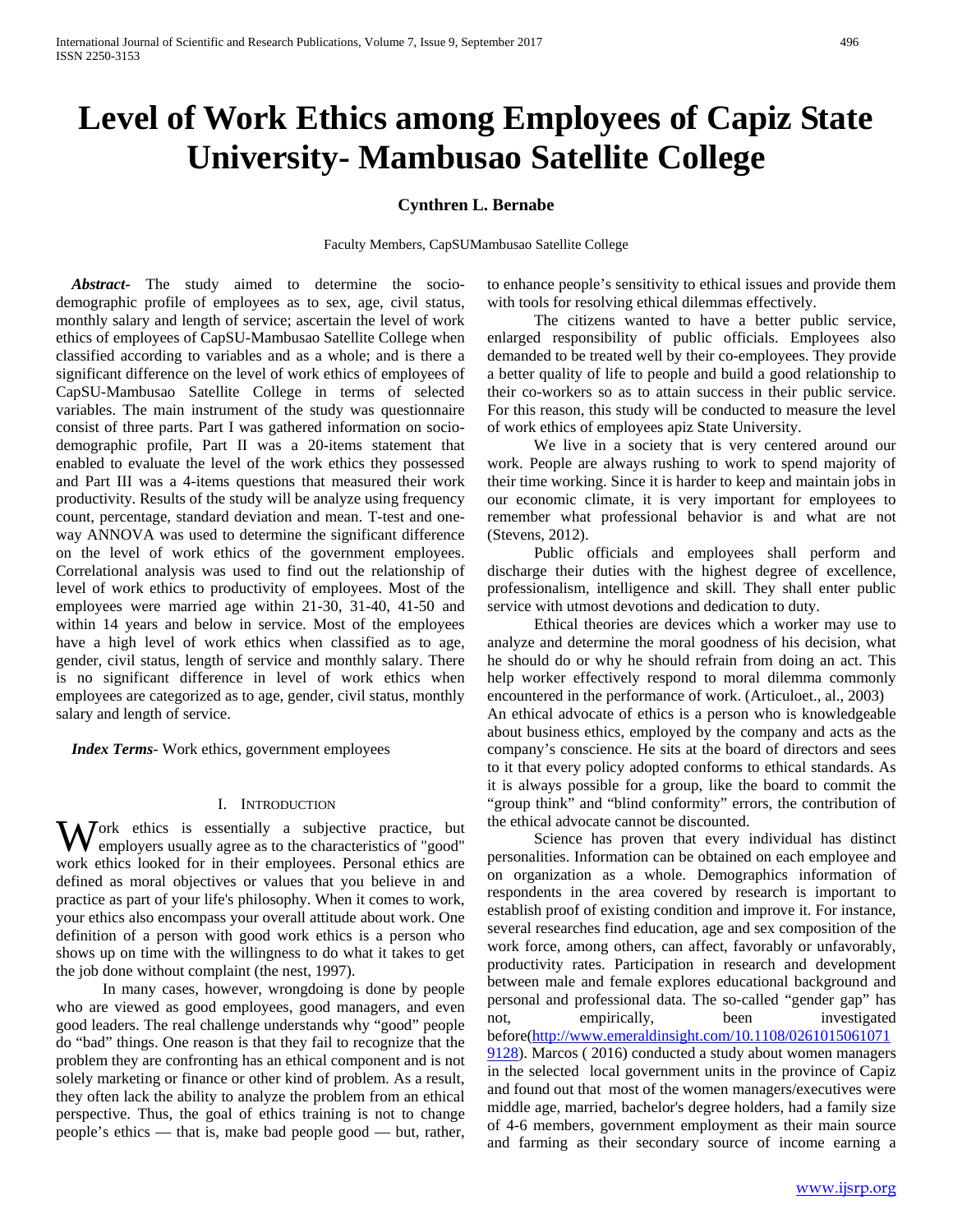monthly income from all sources of PhP30,000-39,999, were members of some organizations, had been in the government service for 12 - 25 years, occupying managerial positions with permanent status of appointment and attended many seminars/trainings.

 Government employees of its traditional functions entrusted with public resources and authority to utilize them to achieved its desired goals, has moral responsibility to be fully accountable for its activities. The accountability of this person is deemed part of good and responsible government. Enhancing productivity of public service is commonly delegated to employees to achieve socio-economic development. The knowledge of how to enhance or improve productivity may contribute to solution and pressing problems of the country, thus, it contributes to social and economic progress.

# II. RESEARCH ELABORATIONS

 This study was conducted in Capiz State University Mambusao Satellite College, Mambusao, Capiz. The respondents of the study were all the faculty and staff Capiz State University Mambusao Satellite College, Mambusao, Capiz. A survey questionnaire was used to gather data. Part I is focused on sociodemographic factors such as age, sex, civil status and length of service, Part II is Instrument Proper containing 20-item statements that enables to evaluate the level of the work ethics they possessed. A letter of request to the Campus Administrator was made to administer the questionnaire. The questionnaires were then personally administered to the respondents by the researcher. After the questionnaires were answered, these were immediately retrieved for coding and analysis. The researchers employed mean, frequency, percentage, t-test, one-way ANOVA and standard deviation.

#### III. RESULTS OR FINDINGS

## **Profile of the Respondents**

 As to gender, majority were females 37 or 66.07 % while 19 or 33.93 % were males. This shows that majority of the employees in Capiz State University, Mambusao Satellite College, Poblacion, Mambusao, Capiz were females.

 As to age, most (19 or 33.93 %) of the respondents were within of  $21 - 30$  years old, 17 (30.36 %) were wtihin of  $41 - 50$ years old, 11 (19.64 %) were within of  $31 - 40$  years old and only 9 (16.07 %) were within of  $51 - 65$  years old. The youngest respondent is 22 years old and the oldest respondent is 64 years old with the mean age of 33.96.

 In terms of civil status, result revealed that 37 (66.07 %) were married, 15 (26.79 %) were single and 4 (7.14 %) were widowed/separated. This implies that most of the employees in Capiz State University, Mambusao Satellite College, Poblacion, Mambusao, Capiz were married.

 In terms of monthly salary, result revealed that 21 (37.50 %) had a monthly salary of 10,001– 20,000, 15 (26.79 %) had a monthly salary of 30,001 and ab0ve, 13 (23.21 %) had a monthly salary of  $5,001 - 10,000$ ,  $7$  (12.50 %) had a monthly salary of 20,001 – 30,000, and there were no employee receiving a salary of 5,000 below. The lowest salary received by the respondents is P6,314.00 and the highest salary is P67,690.00 with the mean of P22,819.00

 In terms of length of service, most of the respondents (31 or 55.36 %) had served for 1 - 10 years, 19 (33.93 %) had served for  $11 - 20$  years and 6 (10.71 %) were in the bracket of  $21 - 30$ years. The shortest service rendered by the respondents was 1 year and the longest service is 30 years with the mean of 10 years.

## **Level of Work Ethics of CapSUMambusao Satellite College Employees in terms of Selected Variables and as a whole**

 The level of work ethics of CapSUMambusao Satellite College Employees in terms of sex, age, civil status, monthly salary and length of service were "high". When classified as a whole, results showed a mean of 3.62 indicates that the level of work ethics of CapSU employees were "high".

## **Differences in the Level of Work Ethics when grouped according to Variables**

 The difference in the level of work ethics of the respondents are similar regardless of their sex, age, civil status, monthly salary and length of service.

## IV. CONCLUSIONS

- 1. CapSU Employees composed of 19 males and 37 females. Most of the employee were married, age within 21-30, 31-40, 41-50 and within 14 years and below in service.
- 2. Most of the employees have a high level of work ethics when classified as to age, gender, civil status, length of service and monthly salary.
- 3. There is no significant difference in level of work ethics when employees are categorized as to age, gender, civil status, monthly salary and length of service.

#### **REFERENCES**

- [1] Abordo, Jinah T. 1999. Peoples Participation in Municipal Agricultural Development Initiatives in the Province of Capiz, Graduate School, Panay State Polytechnic College, Mambusao, Capiz.
- [2] Amelia Jenkins (2015). 5 Factors That Demonstrate a Strong Work Ethic, [http://smallbusiness.chron.com/5-factors-demonstrate-strong-work-ethic-](http://smallbusiness.chron.com/5-factors-demonstrate-strong-work-ethic-15976.html)[15976.html](http://smallbusiness.chron.com/5-factors-demonstrate-strong-work-ethic-15976.html)
- [3] Andre, C., Velasquez, M., Shanks, T., S.J., and Meyer, M.J. (2010). What is Ethics? Retrieved July 31, 2015 from <http://www.scu.edu/ethics/practicing/decision/whatisethics.html>
- [4] Articulo, A.C., Florendo, G.G. Ph.D.(2003). Values and Work Ethics. (Trinitas Publishing, Inc.). Date retrieved (August 3, 2015).
- [5] Balbino, et al. (2013). Professionalism of Government Employees in Military and Local Government Units in Capiz. Undergraduate Thesis, Capiz State University, Mambusao Satellite College, Mambusao, Capiz.
- [6] Bataan, O.A. C.P.A. (2009). Productivity of the Administrative Support Personnel in the National Government Agencies in Capiz, Graduate School, Capiz State University, Mambusao Satellite College, Mambusao, Capiz.
- [7] Cortel, E.O., Eliseo, A.A., Gamayao, M.G.D. (2008). "Work Ethics and Professionalism of Local Government Unit Capiz". Unpublished Undergraduate Thesis, Sapian Satellite College, SapianCapiz.